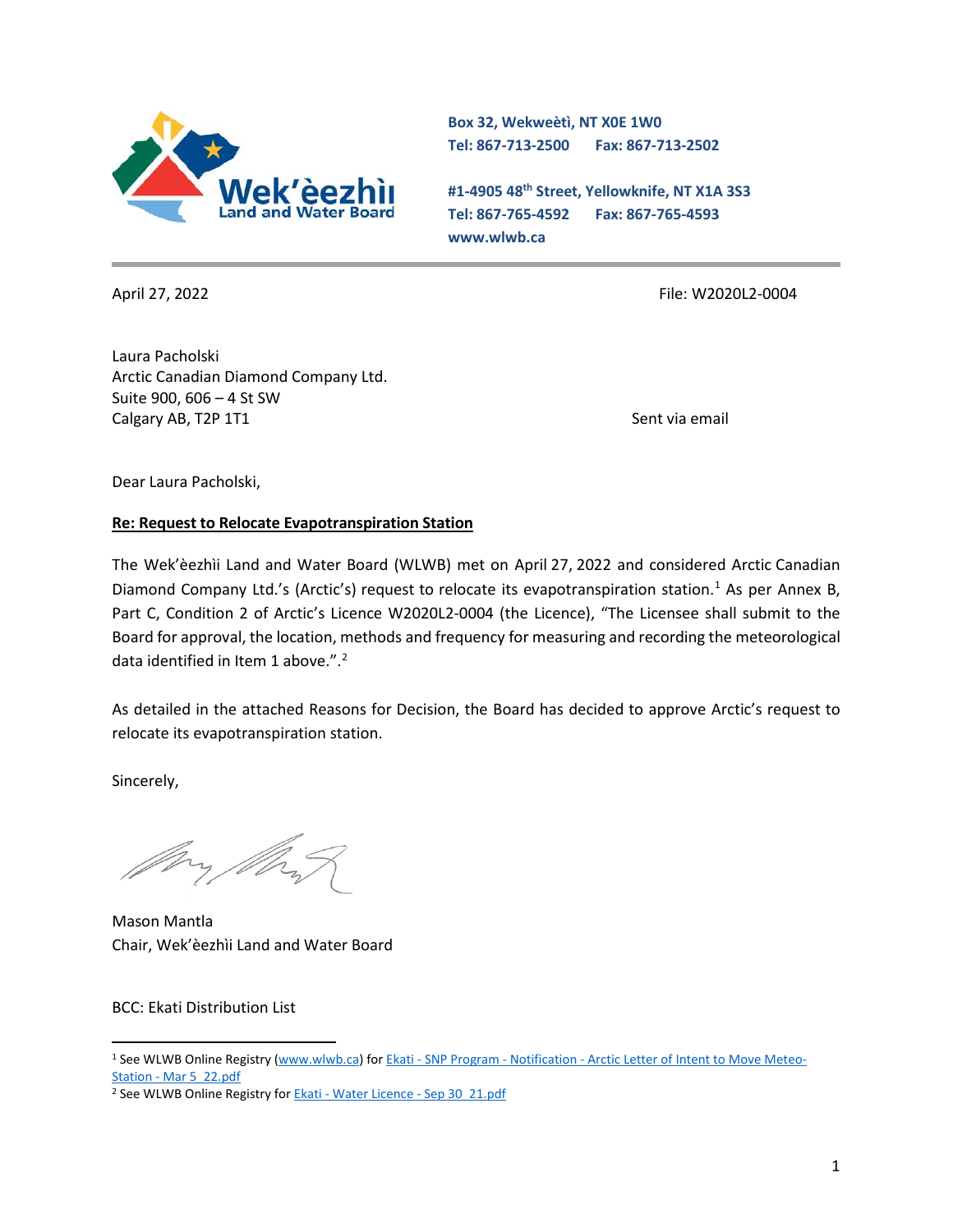

**Box 32, Wekweètì, NT X0E 1W0 Tel: 867-713-2500 Fax: 867-713-2502 #1-4905 48th Street, Yellowknife, NT X1A 3S3 Tel: 867-765-4592 Fax: 867-765-4593 www.wlwb.ca**

## **Reasons for Decision**

| <b>Reference/File Number:</b> | W2020L2-0004 (Licence)                        |
|-------------------------------|-----------------------------------------------|
| l Licensee:                   | Arctic Canadian Diamond Company Ltd. (Arctic) |
| Subject:                      | Relocation of evapotranspiration station      |

# **Decision from the Wek'èezhìi Land and Water Board Meeting of April 27, 2022**

### **1.0 Decision**

On April 27, 2022, the Wek'èezhìi Land and Water Board (WLWB or the Board) considered Arctic Canadian Diamond Company Ltd.'s (Arctic) request to relocate its evapotranspiration station, $3$  as required by Annex B, Part C, Condition 2 of its Water Licence W2020L2-0004 (the Licence). In consideration of the submission, reviewer comments, and proponent responses, the Board has decided to approve Arctic's request to relocate the station.

#### **2.0 Background**

Annex B of the Licence contains conditions applying to the Surveillance Network Program (SNP). The SNP details the sampling and monitoring requirements related to compliance with several conditions in the Licence. Part C, Condition 1 of Annex B outlines the meteorological data that is to be collected under the SNP. Annex B, Part C, Condition 2 of Licence W2020L2-0004 requires Arctic to submit to the Board, for

<span id="page-1-0"></span><sup>&</sup>lt;sup>3</sup> See WLWB Online Registry [\(www.wlwb.ca\)](http://www.wlwb.ca/) for Ekati - SNP Program - Notification - [Arctic Letter of Intent to Move Meteo-](https://registry.mvlwb.ca/Documents/W2020L2-0004/Ekati%20-%20SNP%20Program%20-%20Notification%20-%20Arctic%20Letter%20of%20Intent%20to%20Move%20Meteo-Station%20-%20Mar%205_22.pdf)Station - [Mar 5\\_22.pdf](https://registry.mvlwb.ca/Documents/W2020L2-0004/Ekati%20-%20SNP%20Program%20-%20Notification%20-%20Arctic%20Letter%20of%20Intent%20to%20Move%20Meteo-Station%20-%20Mar%205_22.pdf)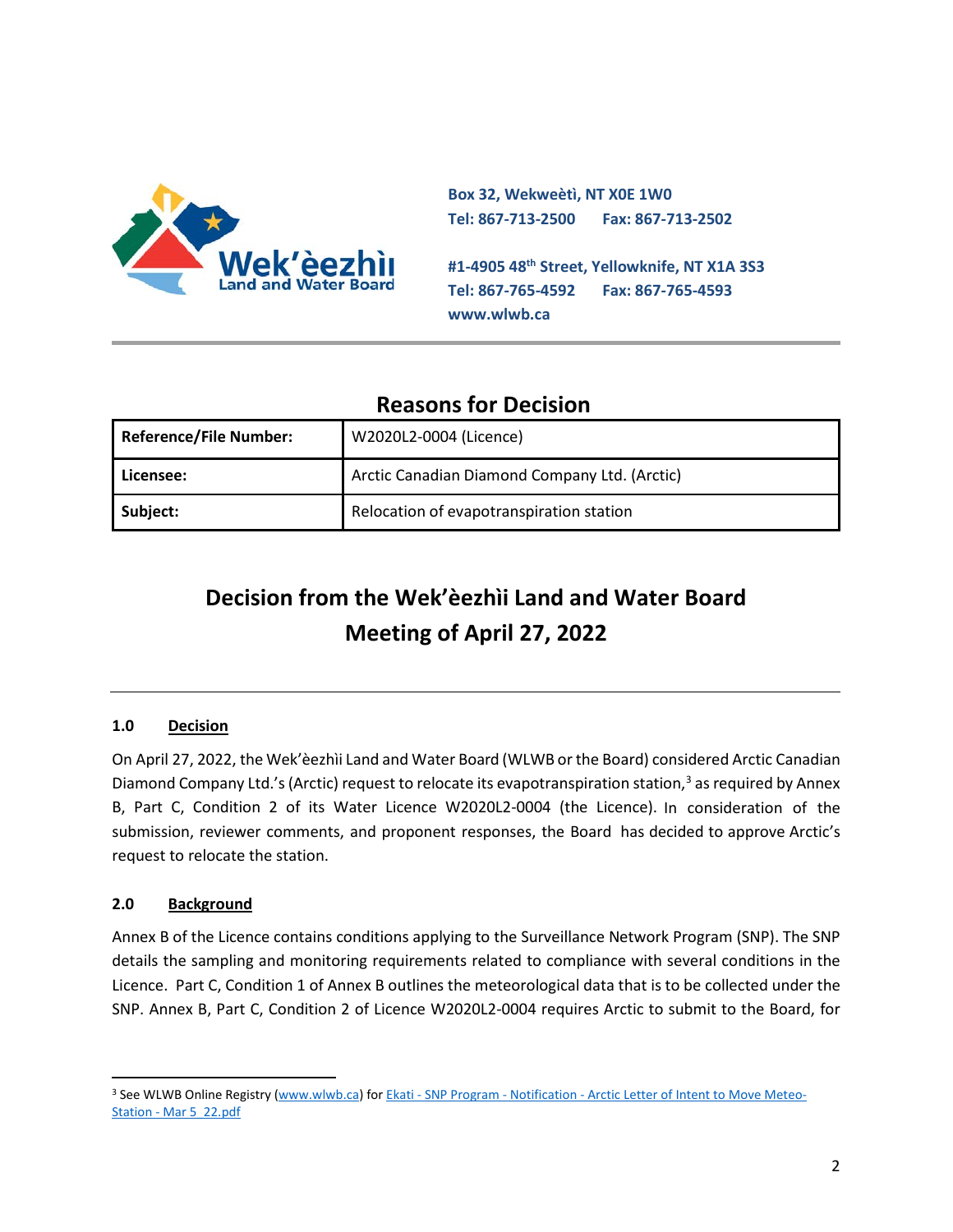approval, the location, methods, and frequency for measuring and recording meteorological data identified in Annex B, Part C, Condition 1.

On March 5, 2022, Arctic submitted a letter indicating its intent to move the evapotranspiration station, and noted that Board approval was required as per Annex B (the Request). In the Request, Arctic explained that the rationale to move the location of this station (from Polar Lake to North Panda Lake; see Attachment 1) is to allow for easier access (i.e., by road) and more flexibility to visit the stations due to potential unforeseen circumstances (e.g., grizzly bears in the area, responding to other time-sensitive environmental issues). Arctic also stated that this new location "is in the same approximate area as Polar Lake, with a rough distance of 500 meters between the two locations."

The Request was distributed for public review on March 15, 2022, using the Online Review System (ORS). Reviewer comments were due by April 5, 2022, and proponent responses were submitted by the deadline of April 12, 2022. Reviewer comments and recommendations, as well as the proponent responses are available on the WLWB Online Review System. One comment and recommendation was received from the Tłįcho Government (TG). The Independent Environmental Monitoring Agency (IEMA), the Government of the Northwest Territories – Department of Environmental and Natural Resources – Environmental Assessment and Monitoring (GNWT-ENR-EAM), Environment and Climate Change Canada (ECCC), and the Wek'èezhìi Renewable Resources Board (WRRB) stated it had no comments or recommendations at this time.

#### **3.0 Reasons for Decision**

In review of the Request, the TG commented that Arctic did not provide information about the ways in which the evapotranspiration data is used or assurance that changing the station would not compromise those data uses (TG comment 1). The TG recommended that Arctic explain the uses of the meteorological data and whether the location change could compromise the use of the data or its comparison with historical data (TG comment 1). In response to the TG's question about how the data is used, Arctic explained how it uses the various types of data collected to inform the management of air quality at the Ekati Diamond Mine and explained that the weather data collected is presented in the annual Air Quality Monitoring Program (AQMP) Report. The AQMP is not a requirement of the Water Licence and is thus not submitted to the Board. In response to the TG's question about whether the location change could compromise the use of the data, Arctic explained that:

- Evapotranspiration data would never be used on a standalone basis; rather, it is generalized across site based on the decades of information collected at the station;
- If the data is used, the entire dataset is averaged and applied to any watershed of concern. Because this station is meant to provide general information about evaporation and transpiration in the Ekati area, there are no concerns with correlating or calibrating data between locations;
- The proposed and current locations are approximately the same distance away from any large structures and environmental factors (e.g., elevation, prevailing winds, proximity to large water bodies) do not change significantly between locations;